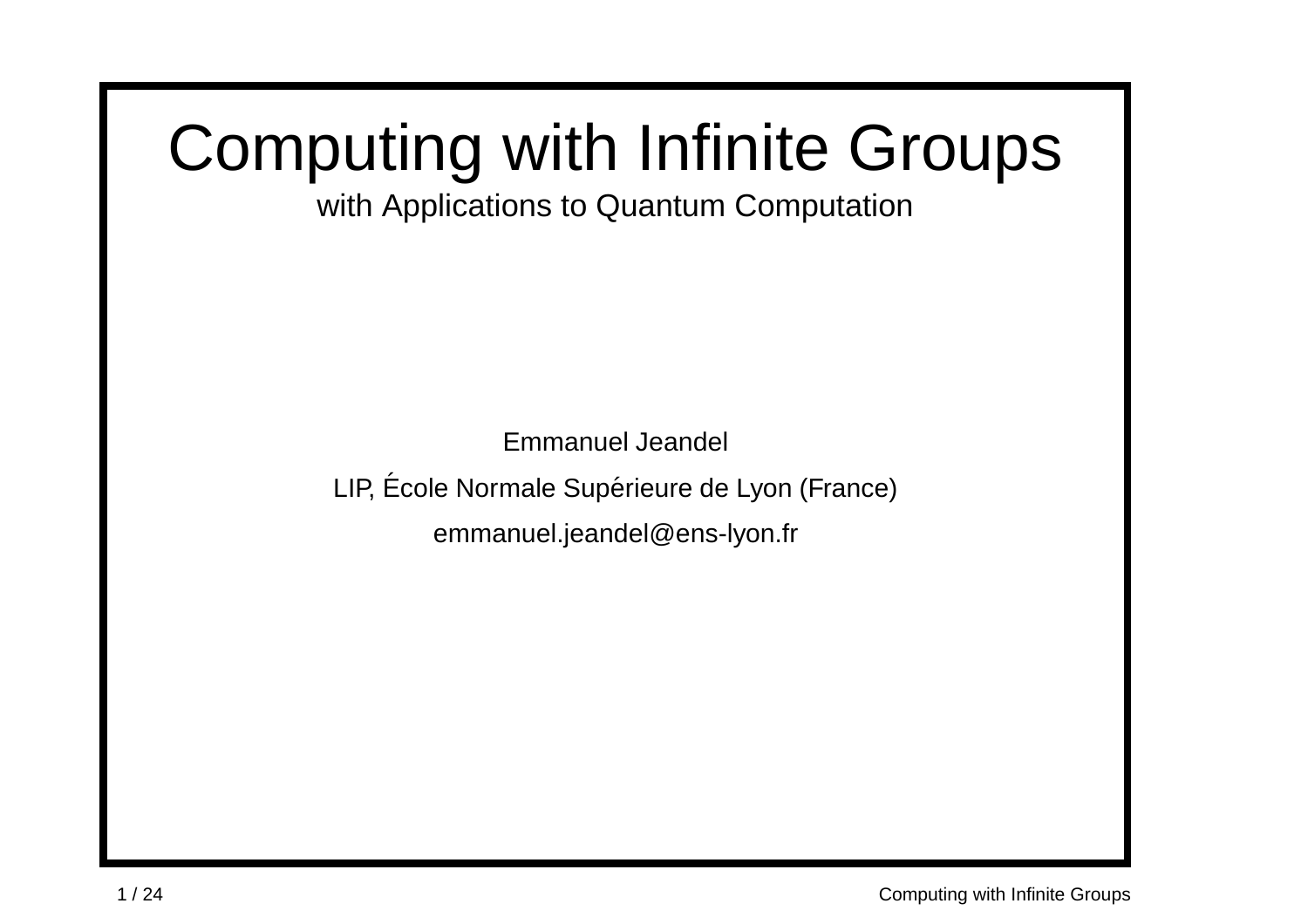## CONTENTS

- Definitions : Gates, completeness.
- Algorithm to test for completeness.
	- **–** Problem in terms of algebraic groups;
	- **–** Previously known algorithms for infinite groups;
	- **–** The algorithm.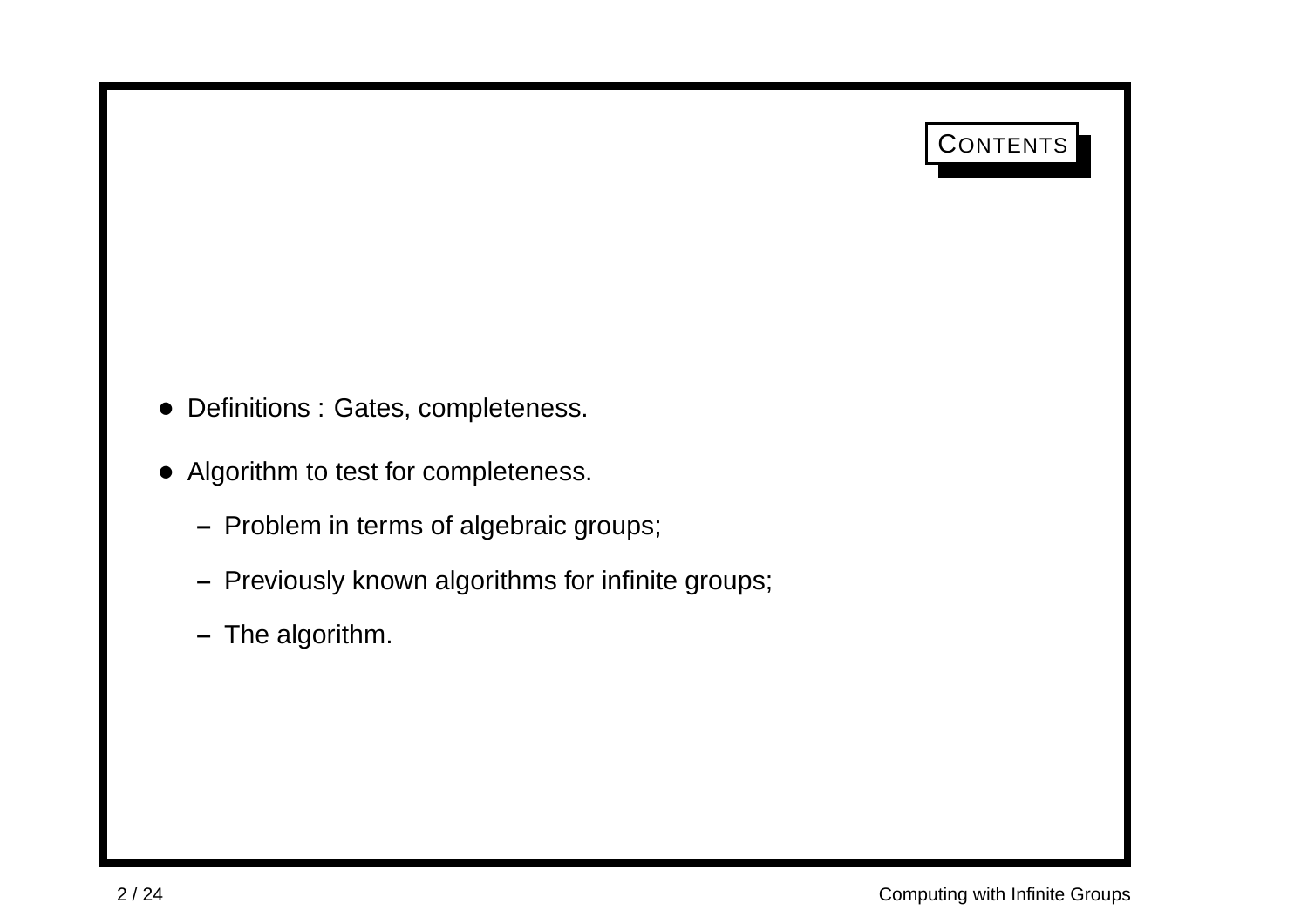QUANTUM COMPUTATION (1)

• A qubit is a vector of norm 1 in  $\mathbb{C}^2$ .

The canonical basis of  $\mathbb{C}^2$  is denoted by  $|0\rangle$  ,  $|1\rangle$ .

The qubit  $\phi = \alpha |0\rangle + \beta |1\rangle$  represents a system which is simultaneously in the states 0 and 1, with respective amplitudes  $\alpha$  and  $\beta$ . If the system is observed, it becomes the constant qubit  $|0\rangle$  with probability  $|\alpha|^2$  and the constant qubit  $|1\rangle$  with probability  $|\beta|^2$ .

- A quantum state is a vector of norm  $1$  in  $(\mathbb{C}^2)^{\otimes n}$ . The canonical basis of  $\mathcal{L}(\mathbb{C}^2)^{\otimes n}$  will be denoted by  $|\omega\rangle$  where  $\omega$  is a word over  $\{0,1\}$  of length  $n$ .
- A quantum state is then a vector  $\phi = \sum_{\omega} \alpha_{\omega} |\omega\rangle$  with  $\sum |\alpha_{\omega}|^2 = 1$ .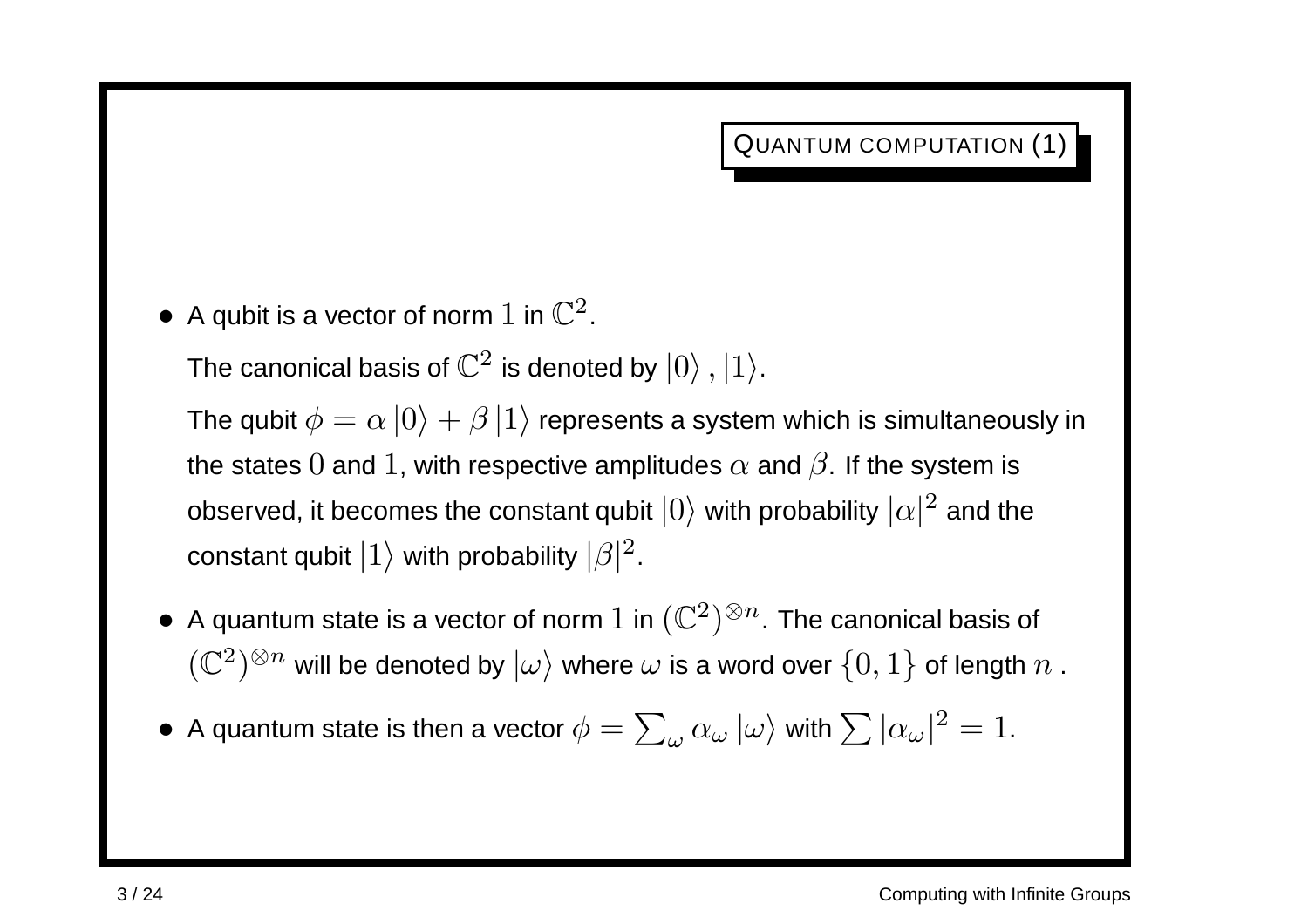- $\bullet$  A quantum gate  $M$  represents the basic operation on a quantum state. It is an operation that maps quantum states into quantum states.
- Due to the particular structure of quantum states, a quantum gate  $M$  over  $n$ qubits is a unitary matrix of dimension  $2^n$ . (More exactly, a quantum gate is an element of  $U_{2^n}/U_1$ )
- A quantum circuit over S is a circuit obtained from quantum gates  $M_i$  in S by applying <sup>a</sup> finite set of operations.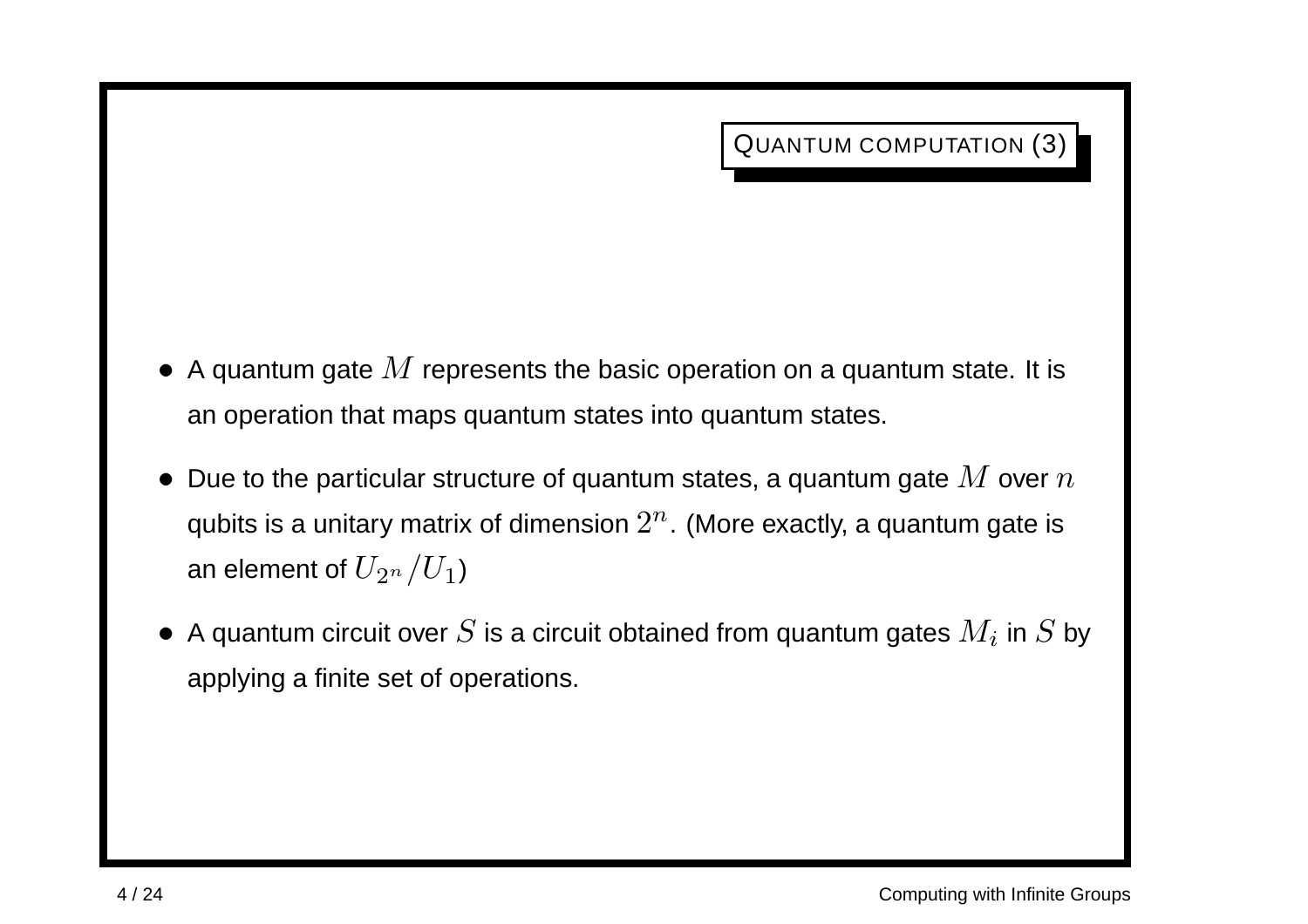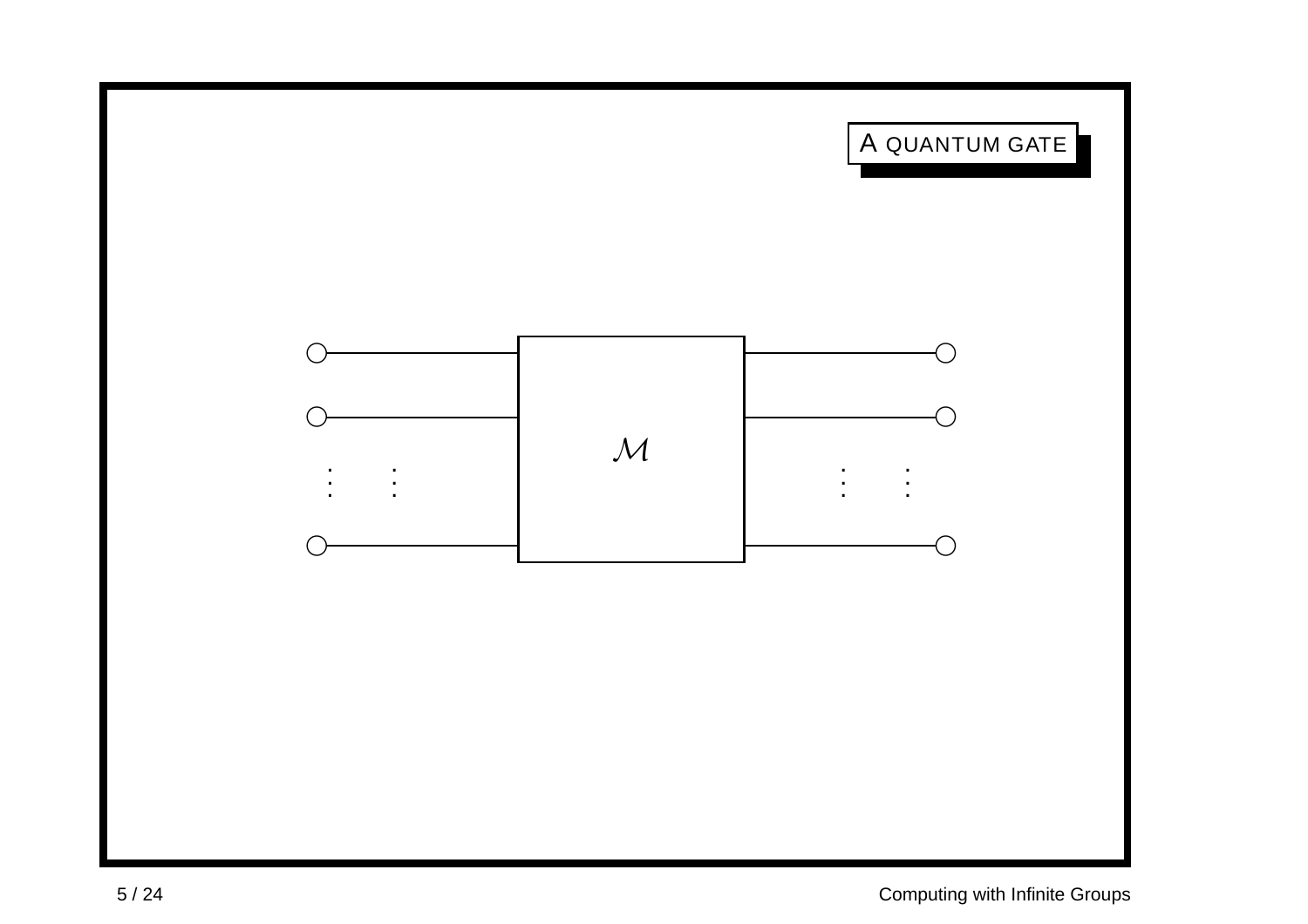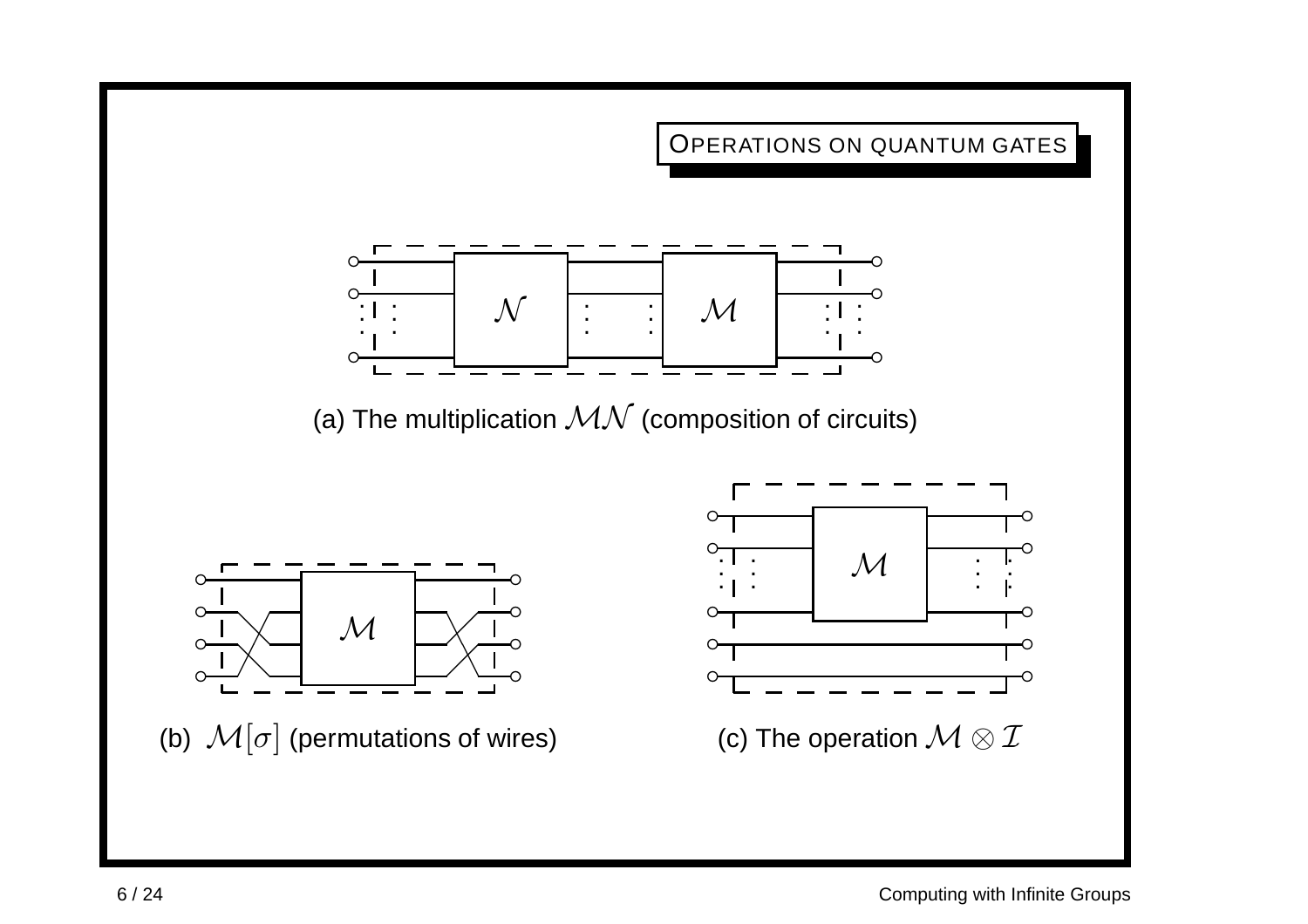- Let S be a (finite) set of gates over  $n$  qubits.
- Denote by  $\mathcal{G}_p(S)$  the set of gates over  $p$  qubits obtained by circuits over  $S$ , and by  $\overline{\mathcal{G}}_p(S)$  its euclidean closure (the set of gates we can approximate by circuits over  $S$ ).
- $\bullet \ \mathcal{G}_p(S)$  is generated by all matrices of the form  $(M \otimes \mathcal{I}_{n-p})[\sigma],$  where  $M \in S$ , hence is finitely generated if S is.
- S is said to be complete if every gate over  $n$  qubits can be obtained from S :  $\overline{\mathcal{G}}_n(S) = U_{2^n}$  or more accurately  $U_1 \overline{\mathcal{G}}_n(S) = U_{2^n}$ .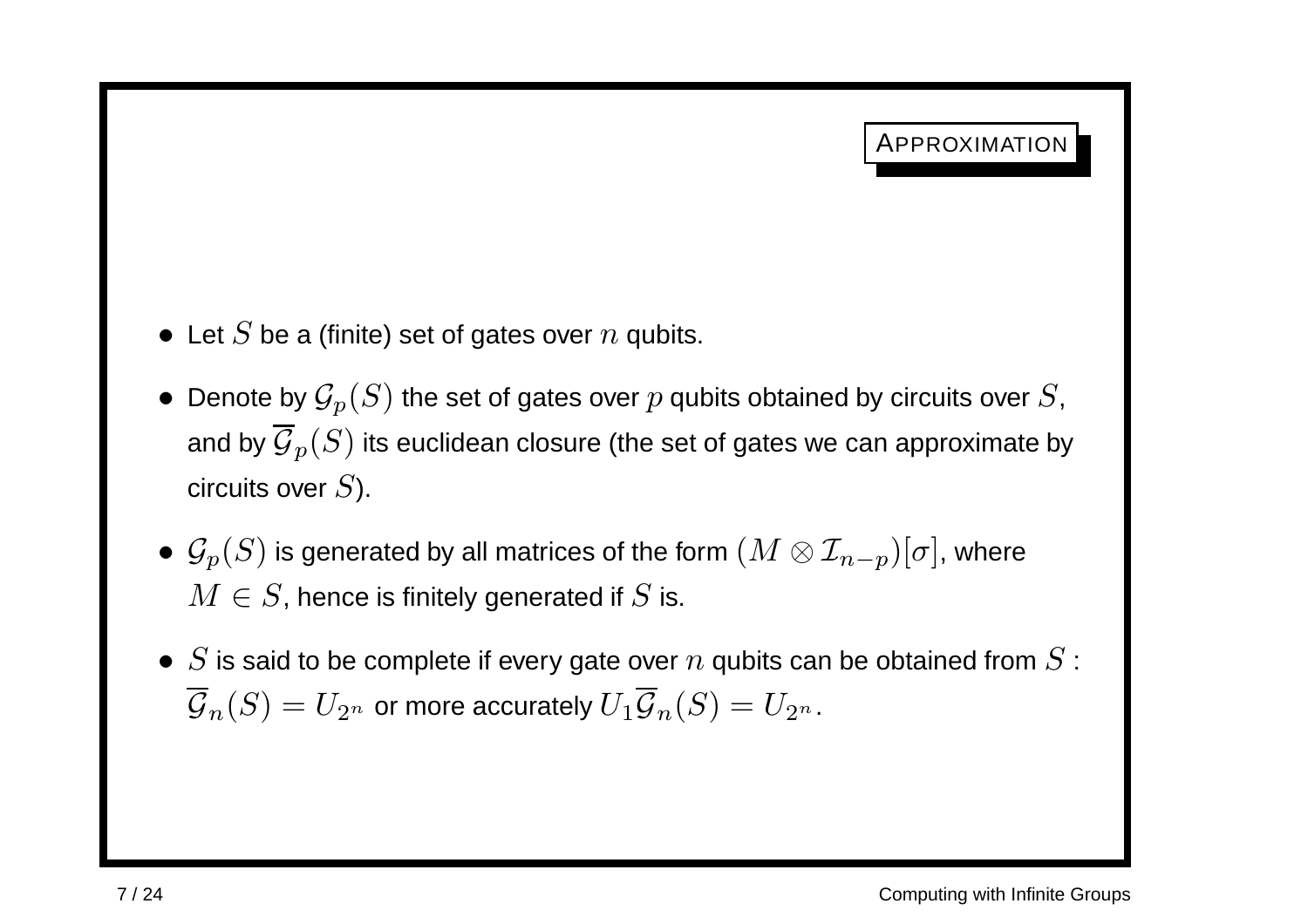## COMPLETE SETS

- The set of all gates over  $2$  qubits.
- Barenco, 1995 : The gate

$$
\left(\begin{array}{cccc} 1 & 0 & 0 & 0 \\ 0 & 1 & 0 & 0 \\ 0 & 0 & e^{i\alpha}\cos\theta & -ie^{i(\alpha-\phi)}\sin\theta \\ 0 & 0 & -ie^{i(\alpha+\phi)}\sin\theta & e^{i\alpha}\cos\theta \end{array}\right)
$$

Where  $\phi, \alpha, \theta$  are fixed irrational multiples of  $\pi$  and of each other.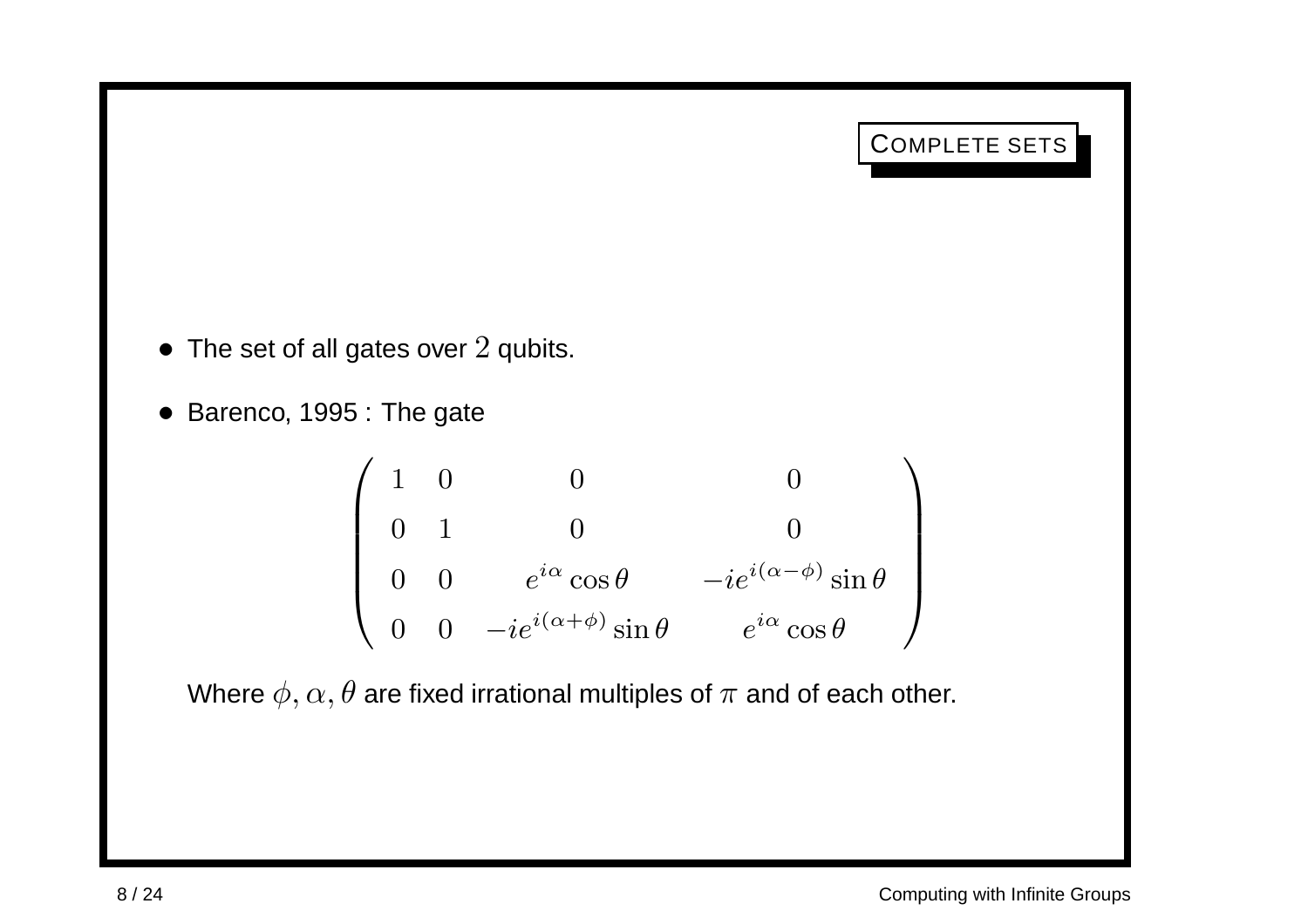DECIDING COMPLETENESS

How to prove that the set  $S$  is complete?

- Show how to approximate every unitary operation by a quantum circuit in  $S$ ;
- Given a complete set  $S'$ , show how to approximate every operation of  $S'$  by quantum circuits ;
- Use specific properties of  $\mathcal{G}(S)$ , the set of quantum circuits generated by  $S$ (object of this talk)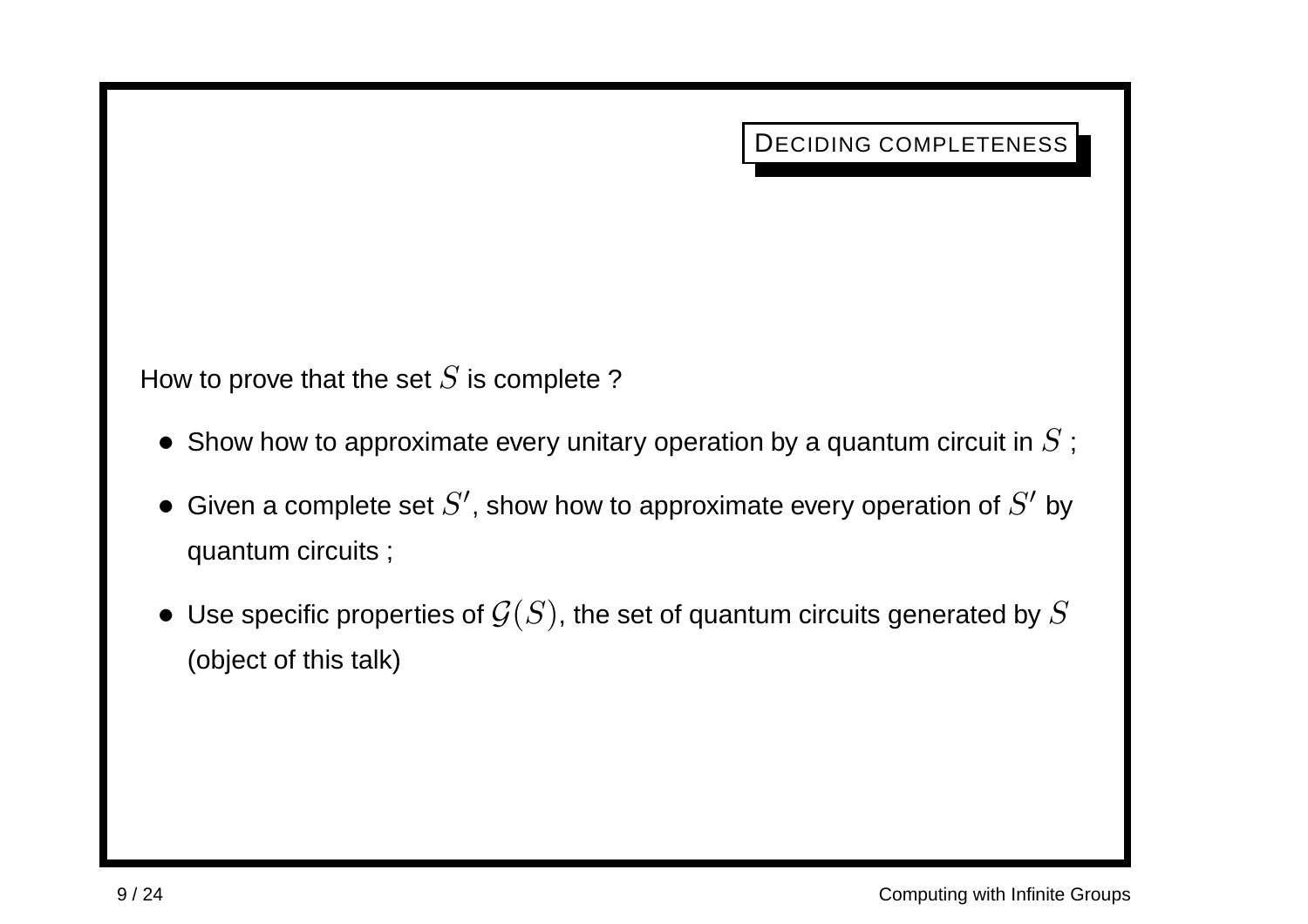STRUCTURE OF  $\mathcal{G}(S)$ 

- $\bullet \,\,{\cal G}({\cal S})$  is finitely generated, given that  $S$  is finite;
- $\overline{\mathcal{G}}(S)$  is always a group (we can approximate the gate  $A^{-1}$  by successive iterations of the gate  $A$ );
- $\bullet \ \overline{\mathcal{G}}(S)$  is even a compact group, hence algebraic : There exists polynomials  $p_1 \ldots p_k$  in  $x_{ij}$  (entries of the matrix) such that

$$
M \in \overline{\mathcal{G}}(S) \iff p_1(M) = p_2(M) = \ldots = p_k(M) = 0
$$

• [Derksen, EJ, Koiran, 2003] There exists <sup>a</sup> general algorithm that compute polynomials  $p_i$  for finitely generated algebraic groups. However, the complexity of the algorithm makes him uninteresting for practical purposes;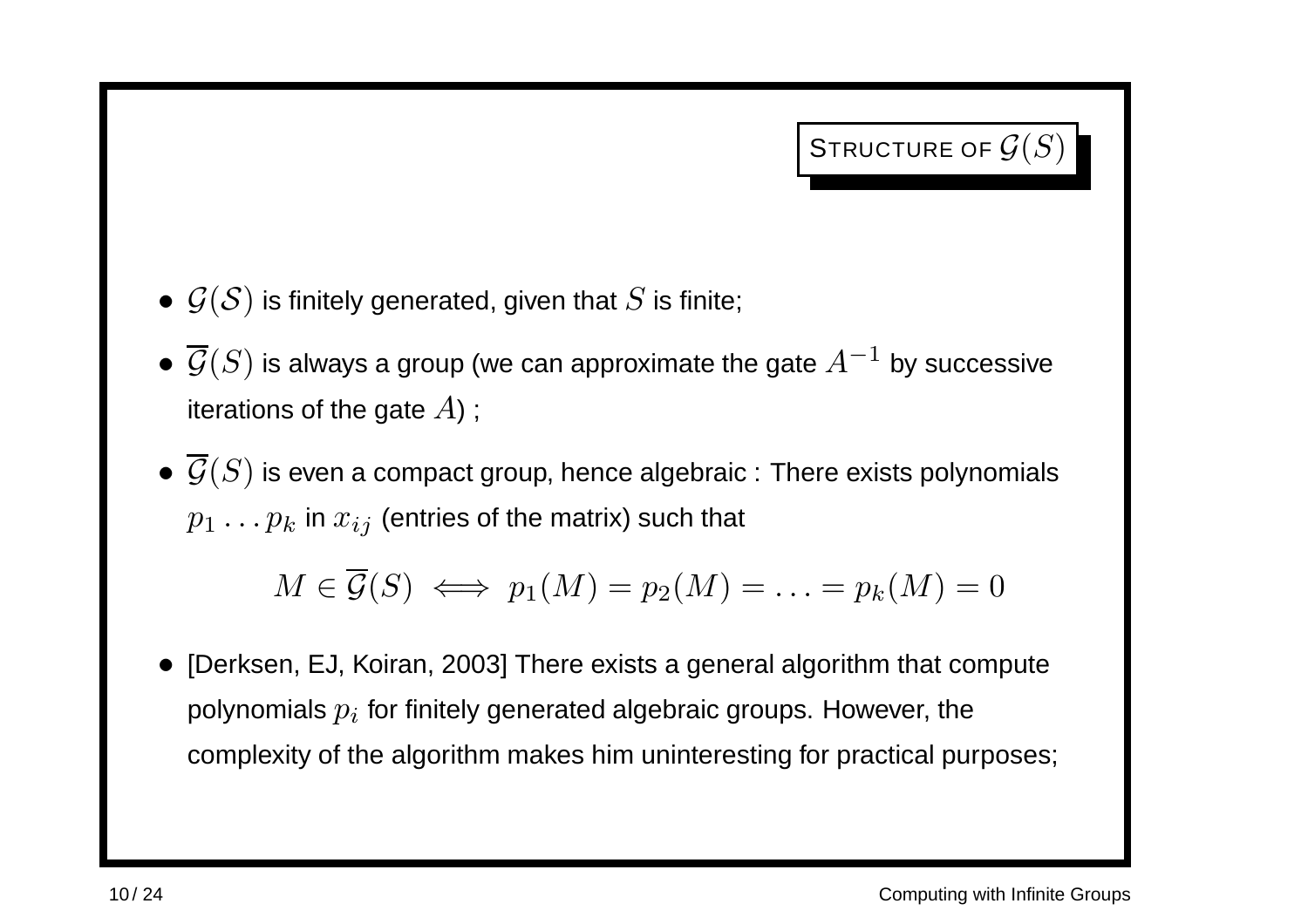COMPLETENESS IN TERMS OF GROUPS

- Deciding if <sup>a</sup> finite set of gates is complete is the same as deciding if <sup>a</sup> finitely generated subgroup of  $U_n$  is dense in  $U_n$
- More generally, how to prove that some finitely generated subgroup of an algebraic group  $G$  is dense in  $G$  ?

Density in algebraic groups is defined with the Zariski Topology :  $H$  is dense in  $G$  if every polynomial which is identically zero on  $H$  vanishes on  $G$ .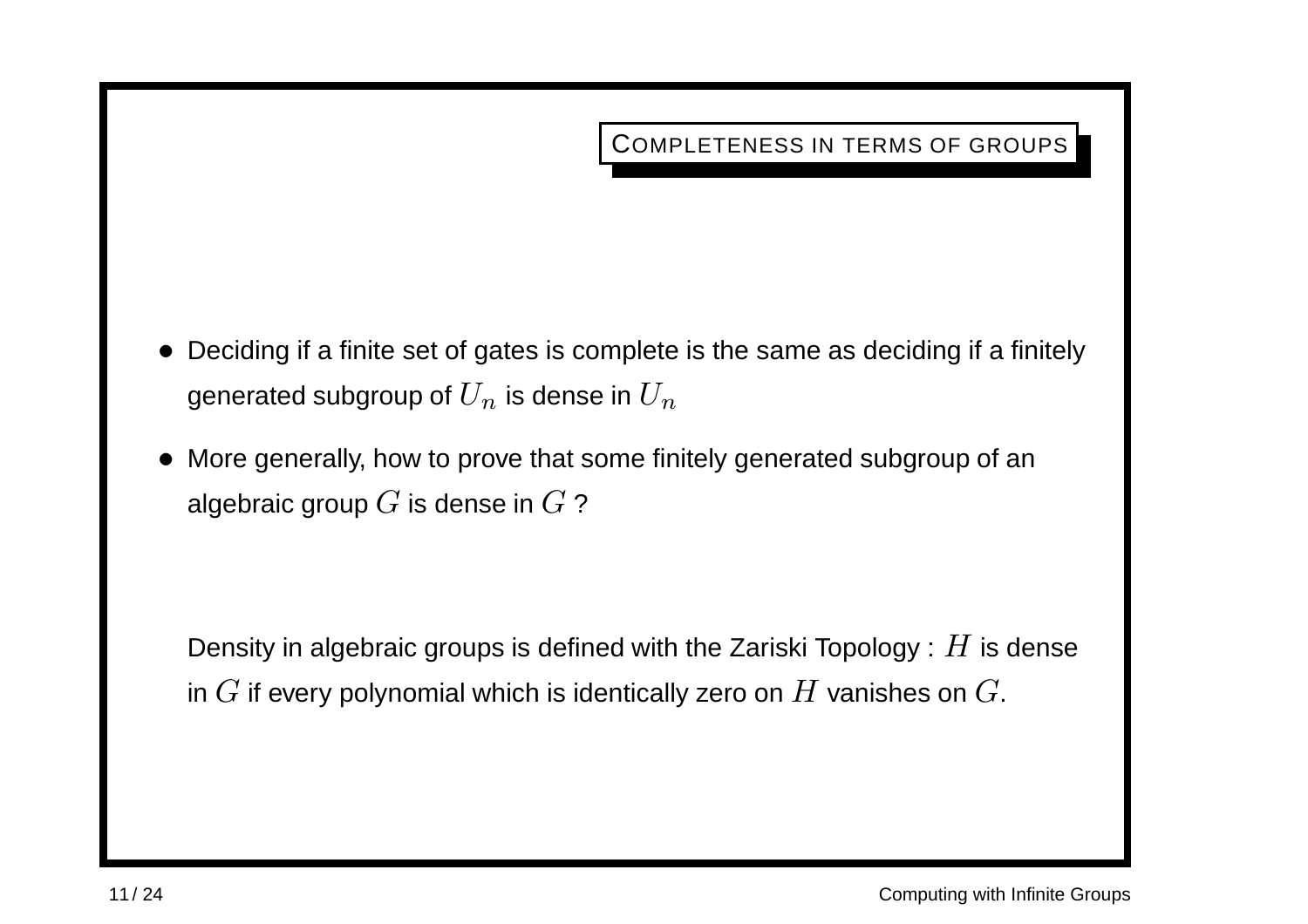What are we able to compute about finitely generated matrix groups ?

- [Babai, Beals and Rockmore, 1993] There exists <sup>a</sup> polynomial time algorithm that decides if such <sup>a</sup> group is finite ;
- [Beals, 1997] There exists <sup>a</sup> polynomial time algorithm that decides if such <sup>a</sup> group is abelian-by-finite, nilpotent-by-finite. . .
- [Ge, 1993] There exists <sup>a</sup> polynomial time algorithm that decides if two finitely generated groups of diagonal matrices generate the same algebraic group.

Inputs are assumed to be in a finite extension  $\mathbb F$  of  $\mathbb Q$ , given by an irreducible polynomial.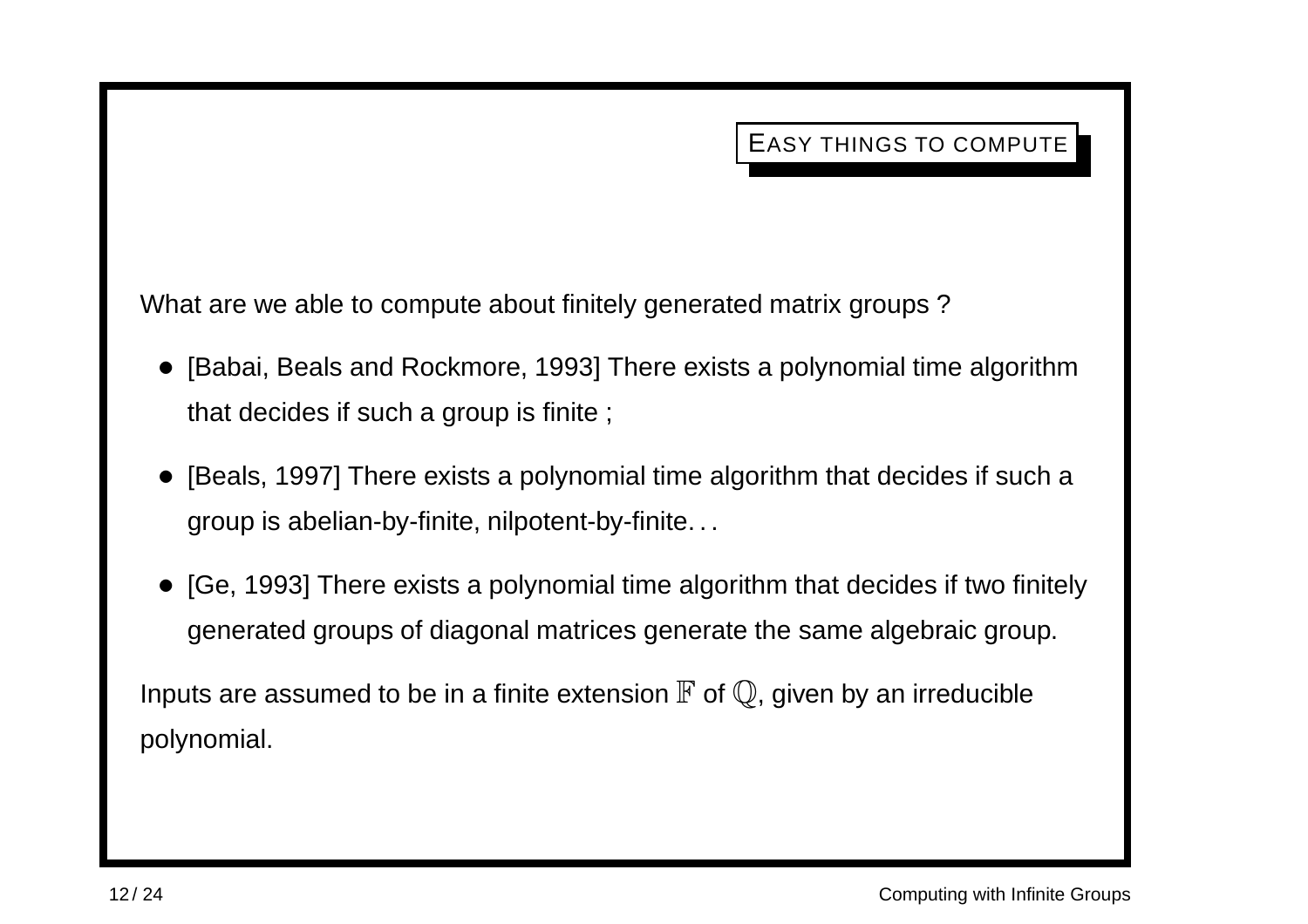Our problem, for a given group  $G$  and a finite extension  $\mathbb F$  of  $\mathbb Q$  :

• Input : Matrices  $X_1 \ldots X_m \in GL_n(\mathbb{F})$ .

 $X_1 \ldots X_m$  generate an algebraic group H over  $\mathbb{C}$ .

• Problem : Is  $H = G$ ?

Is there <sup>a</sup> polynomial time algorithm to solve this problem ?

As  $G$ ,  $\mathbb F$  and  $n$  are **not** part of the input, complexity is in terms of the size of the coefficients of the matrices.

• For which group  $G$  is there a polynomial time algorithm?

Due to Ge's algorithm, we know this is true when  $G$  is a group of diagonal matrices.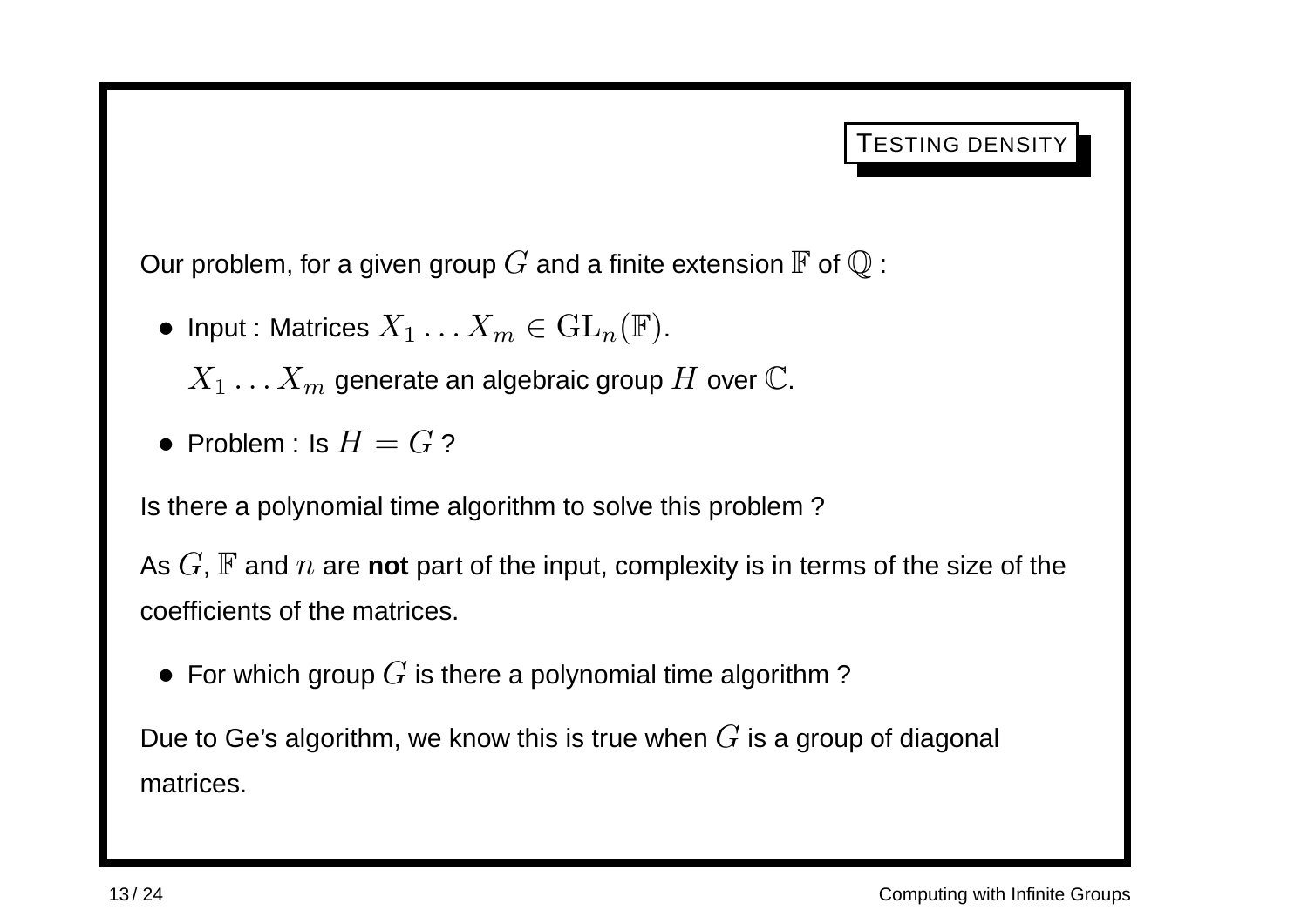- Given generators of  $G$ , we can easily compute  $env$   $G$ , the vector space generated by the matrices in  $G$ .
	- $-$  Set  $E = \mathbb{R} \mathcal{I}$ .
	- **–** While there exists  $\mathcal{X}_i$  such that  $E \neq \mathcal{X}_iE$ , then  $E = E + \mathcal{X}_iE$
- We can also easily compute  $\text{env} \; \phi(G)$  for any morphism  $\phi$ .
- We may obtain in this way a representation of  $G/Z(G)$  : Consider the morphism  $\psi$  such that  $\psi(M)$  is the matrix that represents the automorphism env  $G: X \mapsto M X M^{-1}$

$$
\psi(M) = I \quad \Longleftrightarrow \quad \forall X \in \text{env } G, MXM^{-1} = X
$$

$$
\iff \quad \forall X \in G, MXM^{-1} = X
$$

$$
\iff \quad M \in Z(G)
$$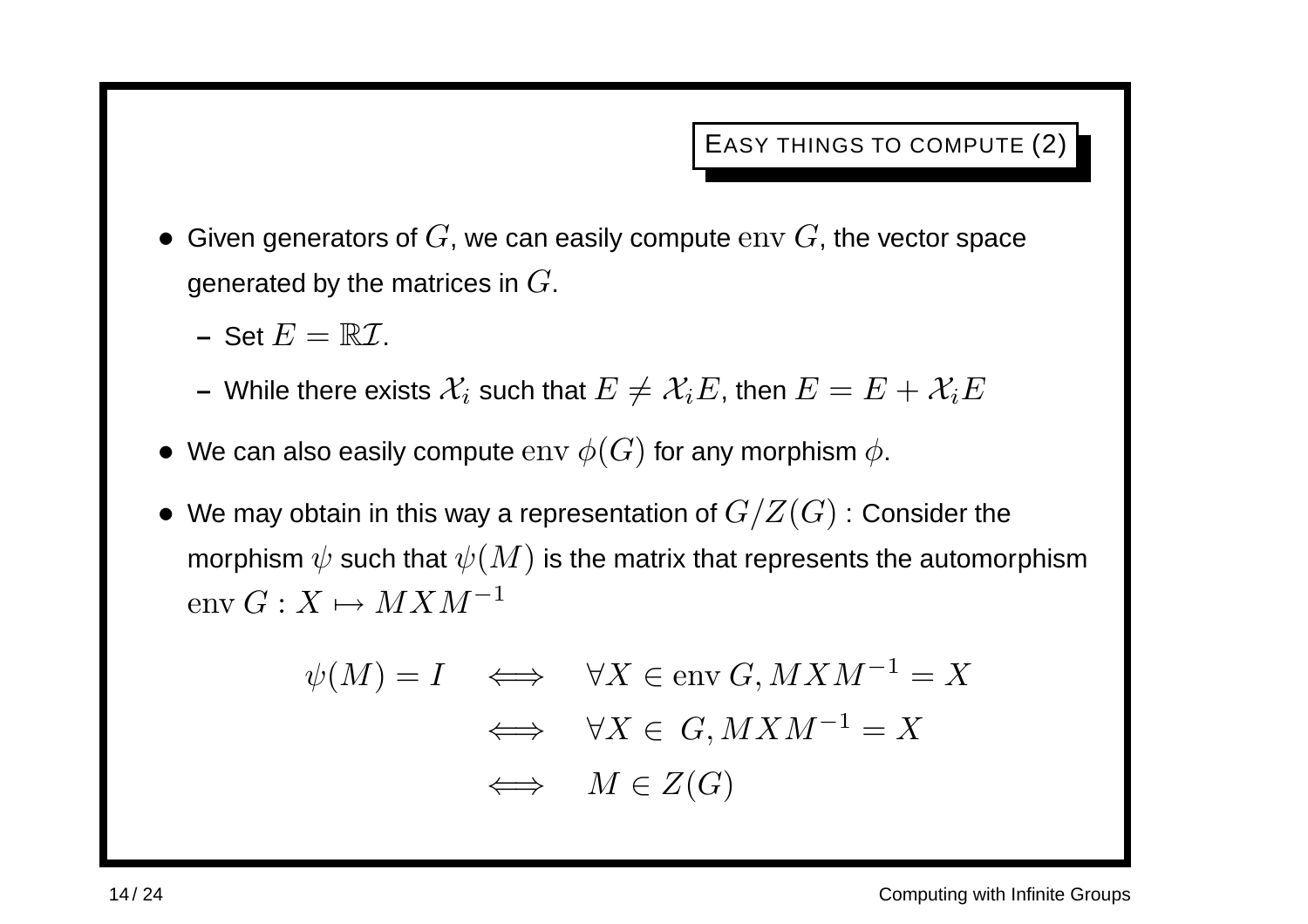DENSITY FOR SIMPLE GROUPS

- Let  $G$  be a simple (connected) group, that is  $G$  has no normal non trivial subgroup.
- To prove that  $H$  is dense in  $G$ , it is therefore sufficient to prove that the algebraic group generated by  $H$  is a normal subgroup of  $G$  and that  $H$  is infinite.
- Denote by  $\phi(X)$  the automorphism  $\mathcal{M} \mapsto \mathcal{X}\mathcal{M} \mathcal{X}^{-1}$ . We want to know if  $\forall X \in G, \phi(X)H = H.$
- As  $H$  is obviously a normal subgroup of  $H$ , it is enough to prove  $\phi(\overline{H}) = \phi(G).$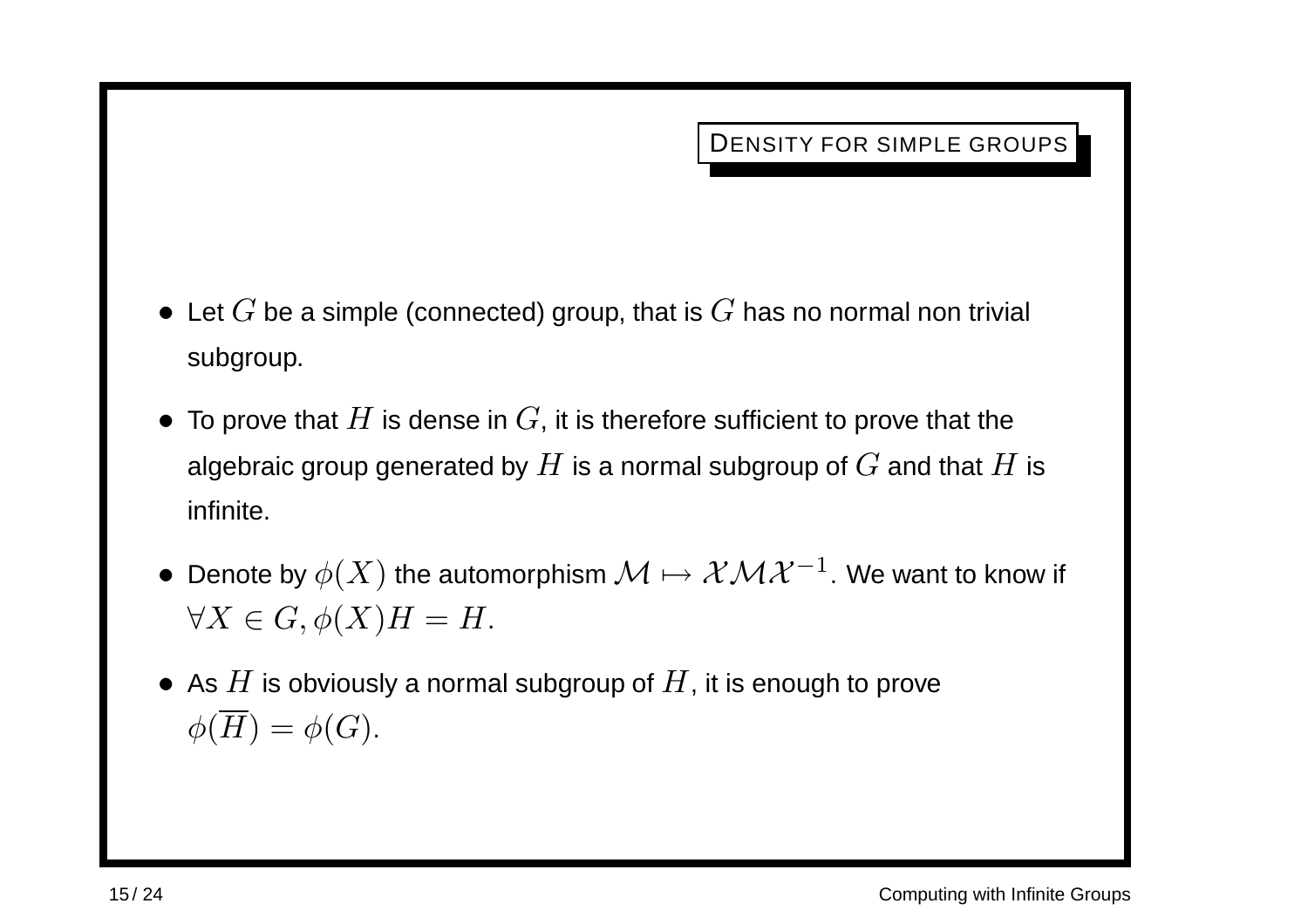• Idea : Test only if they span the same (linear) subspace.

H is dense in G if and only if H is infinite and  $\text{env } \phi(H) = \text{env } \phi(G)$ 

• Sketch of Proof : We use the Lie group structure of  $G$  : Instead of testing if  $\overline{H} = G$ , we test if the two groups have the same Lie Algebra.

The condition ensures that the Lie Algebra  $\mathfrak h$  of  $H$  is an ideal of the Lie Algebra g of G, which is a simple Lie Algebra. Hence  $\mathfrak{h} = \mathfrak{g}$  or  $\mathfrak{h} = 0$ . As H is infinite, the latter is not possible.

For every simple group  $G$ , there exists a polynomial time algorithm which decides if a finitely generated group  $H$  of  $G$  is dense in  $G$ .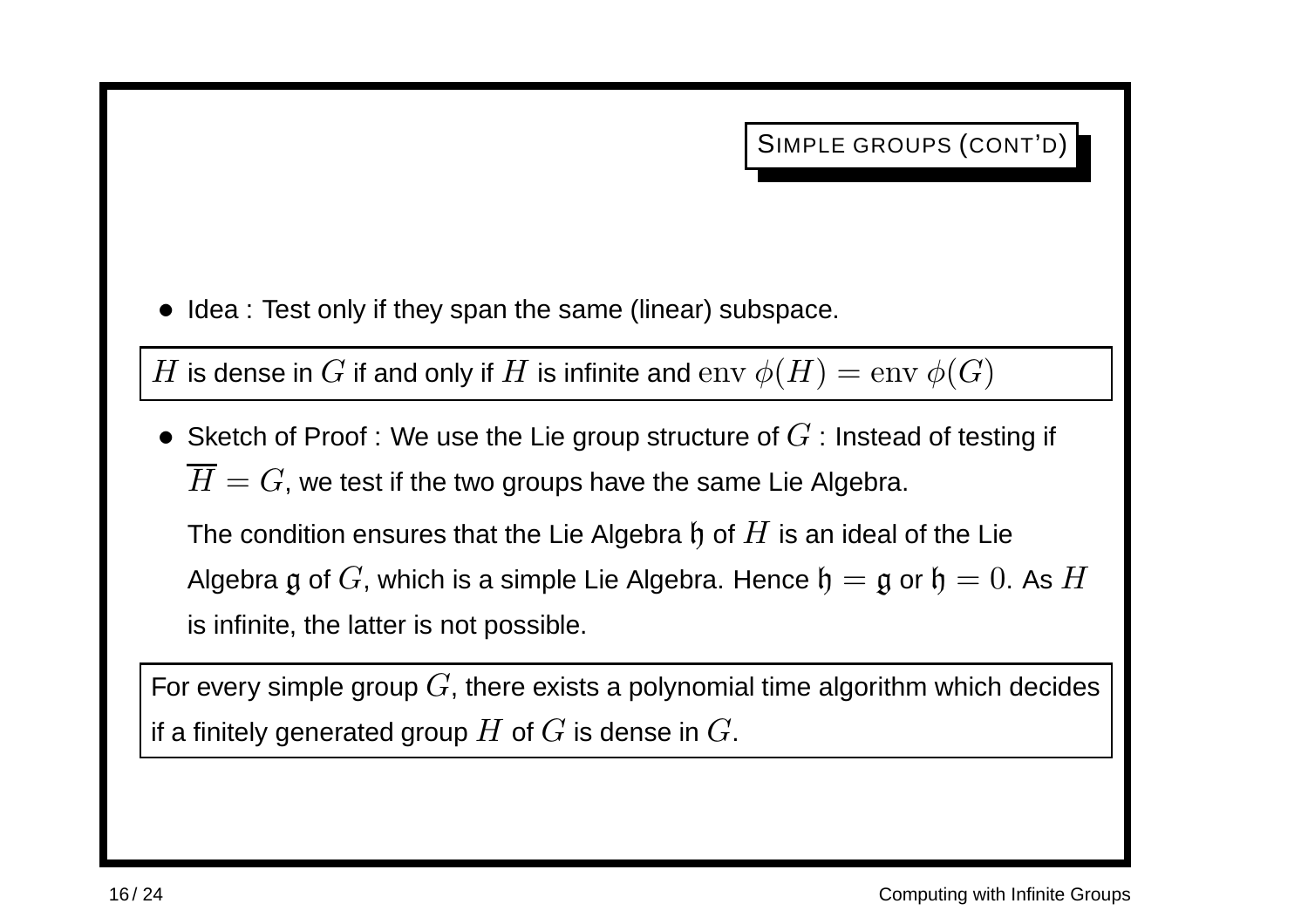SIMPLE GROUPS : EXAMPLES

- All the classical groups  $\mathrm{SO}_n, n \geq 3, \mathrm{SU}_n, n \geq 2$  are standard examples of simple groups, with the remarkable exception of the group  $SO_4$ .
- The isometry group of the isocahedron, which may be seen as <sup>a</sup> finite subgroup of  $\rm SO_3$  provides an example of a finite group  $H$  such that  $env \phi(H) = env \phi(G).$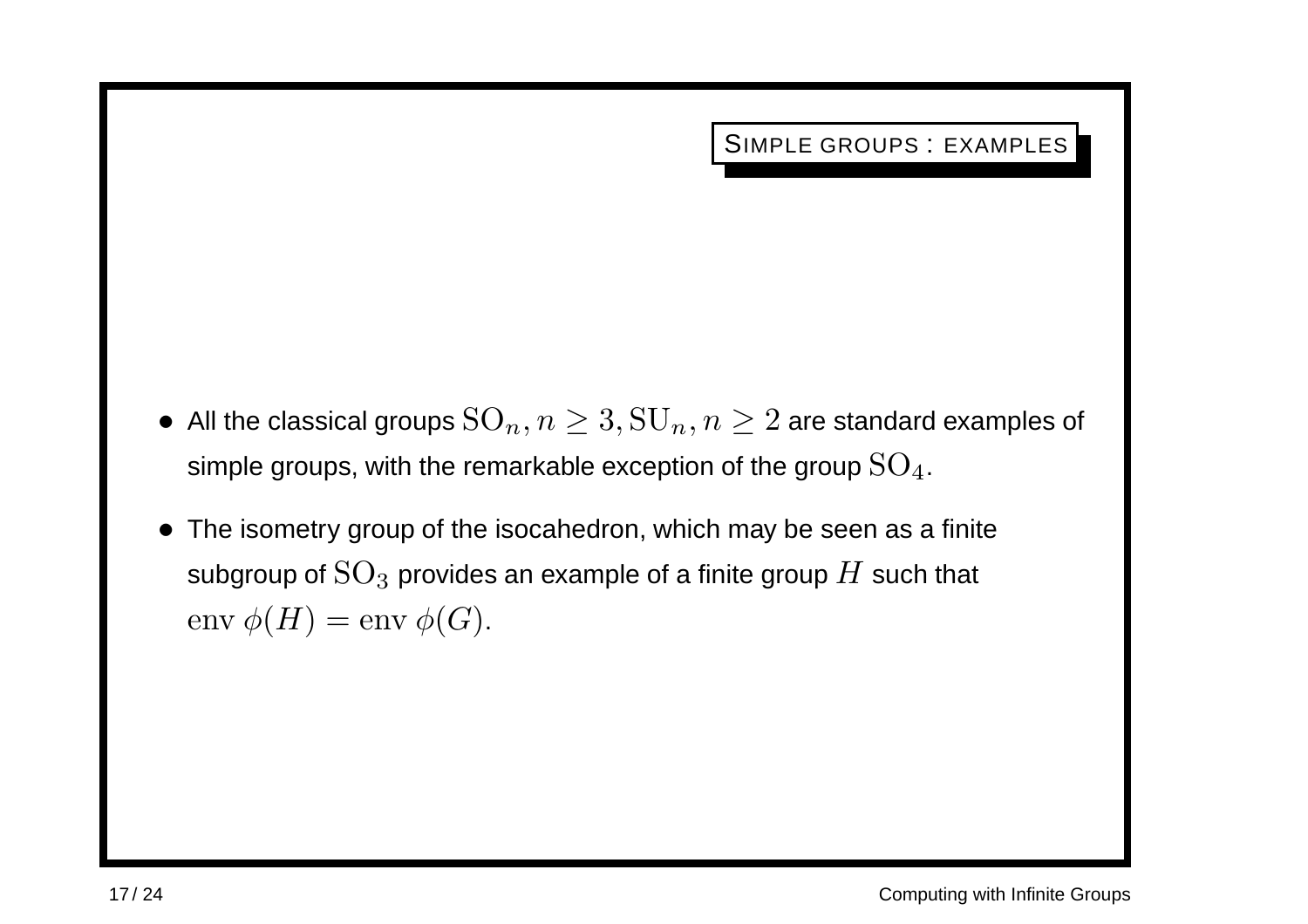SEMISIMPLE GROUPS

• A semisimple group  $G$  has only finitely many normal subgroups  $G_i$ .

H is dense in G if and only if  $\text{env}\ \phi(H) = \text{env}\ \phi(G)$  and for all normal subgroups  $G_i$ ,  $H/G_i$  is infinite

• To test if  $H/G_i$  is infinite, we need a representation of  $G/G_i$  that is a morphism  $\psi_i : G \mapsto \mathrm{GL}_p$  such that  $\psi(X) = I \iff X \in G_i$ . The existence of such <sup>a</sup> morphism is guaranteed by classical theorems.

For every semisimple group  $G$ , there exists a polynomial time algorithm which decides if a finitely generated group  $H$  of  $G$  is dense in  $G$ .

The algorithm depends of the given group  $G$ , as we need the morphisms  $\psi_i$ .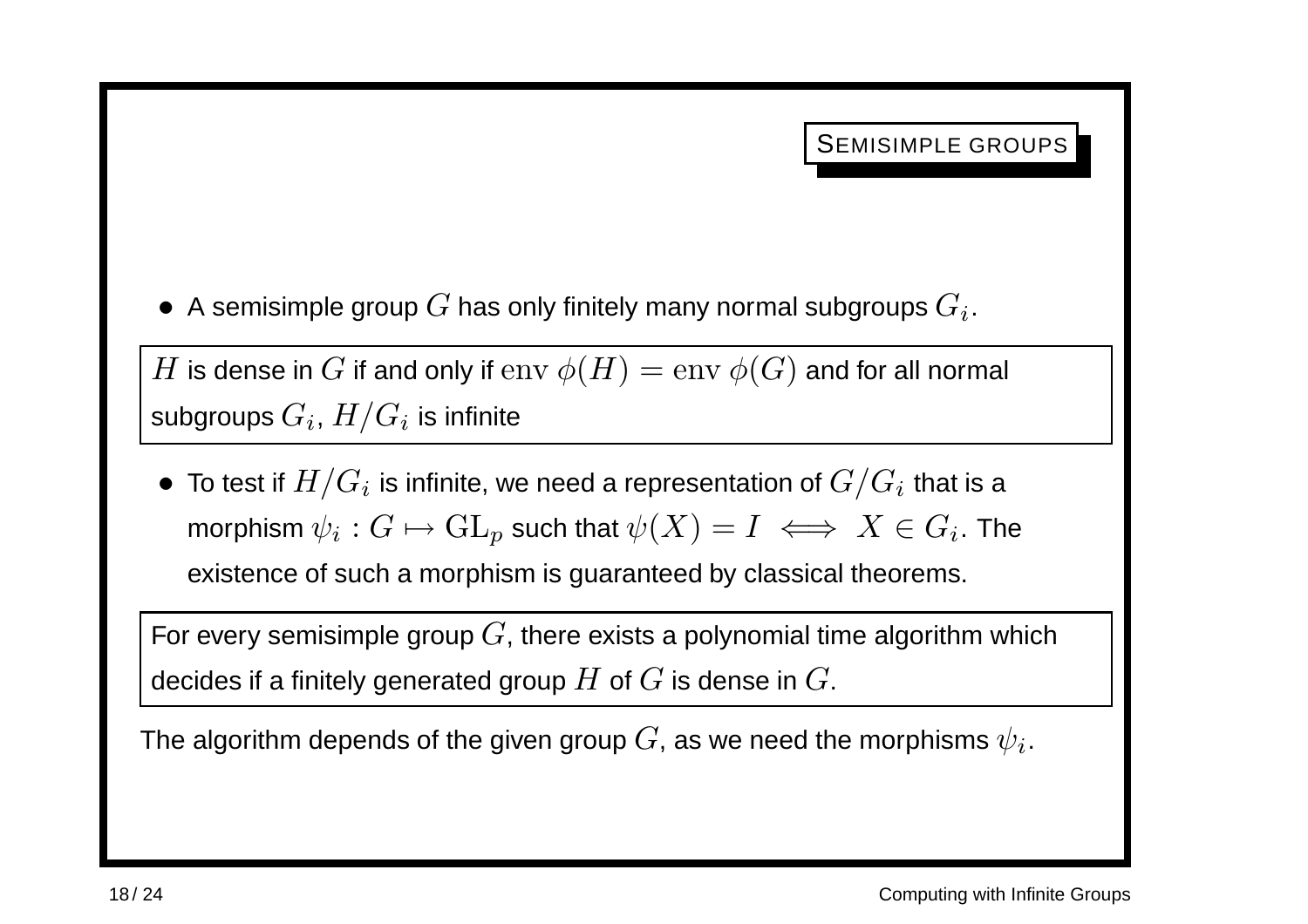SEMISIMPLE GROUPS : EXAMPLES

•  $SO_4$  contains two normal subgroups

$$
\sigma_1(a, b, c, d) = \begin{pmatrix} a & -b & -c & -d \\ b & a & -d & c \\ c & d & a & -b \\ d & -c & b & a \end{pmatrix} \sigma_2(a, b, c, d) = \begin{pmatrix} a & b & c & -d \\ -b & a & -d & c \\ -c & d & a & -b \\ -d & -c & b & a \end{pmatrix}
$$

$$
G_i = \left\{ \sigma_i(a, b, c, d), a^2 + b^2 + c^2 + d^2 = 1 \right\}
$$
 for  $i \in \{1, 2\}$ 

• The representation of  $G/G_1$  is given by

$$
\psi_1 : \qquad SO_4 \qquad \mapsto \qquad SO_4
$$
\n
$$
\begin{pmatrix}\n a & e & i & m \\
b & f & j & n \\
c & g & k & o \\
d & h & l & p\n\end{pmatrix}\n\mapsto \qquad\n\begin{array}{c}\n SO_4 \\
SO_4 \\
\mapsto \qquad \sigma_1(a, b, c, d)^T\n\end{array}\n\begin{pmatrix}\n a & e & i & m \\
b & f & j & n \\
c & g & k & o \\
d & h & l & p\n\end{pmatrix}
$$

• Testing if  $H$  is dense in  ${\rm SO}_4$  is equivalent to  ${\rm env}$   $\phi(H)={\rm env}$   $\phi(G)$  and  $\psi_1(H)$  and  $\psi_2(H)$  are infinite.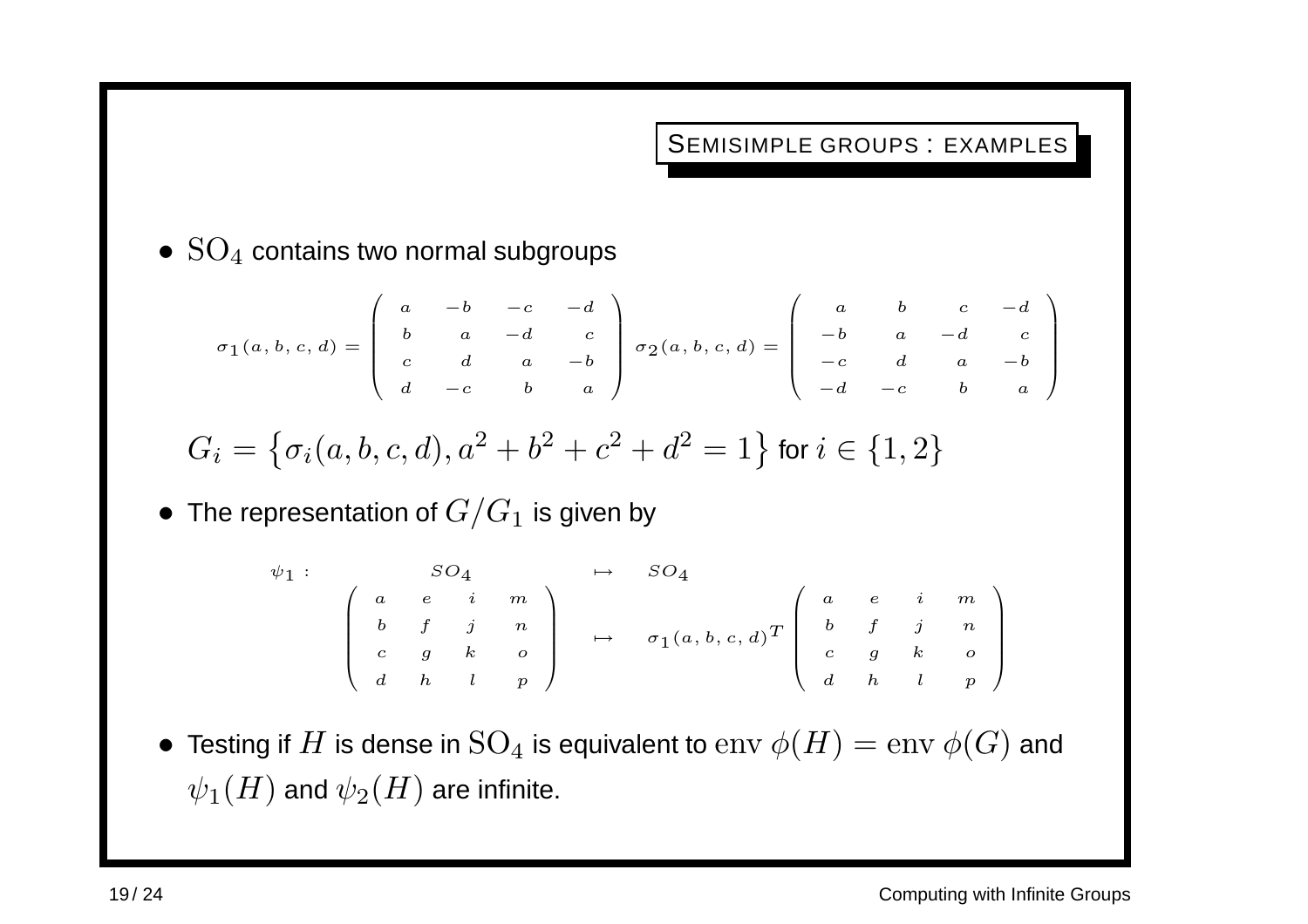CONNECTED REDUCTIVE GROUPS

• A connected reductive group G is such that  $G = Z(G)D(G)$  where  $D(G)$ is the derived group of G. Furthermore,  $G/Z(G)$  is semisimple, and  $G/D(G)$  is a commutative diagonalisable group.

For every connected reductive group  $G$ , there exists a polynomial time algorithm which decides if a finitely generated group  $H$  of  $G$  is dense in  $G$  : Simply decide if  $H/Z(G)$  and  $H/D(G)$  are dense in  $G/Z(G)$  and  $G/D(G)$ .

The algorithm depends of the given group  $G$ , as we need representations of  $G/D(G)$  and  $G/Z(G)$ .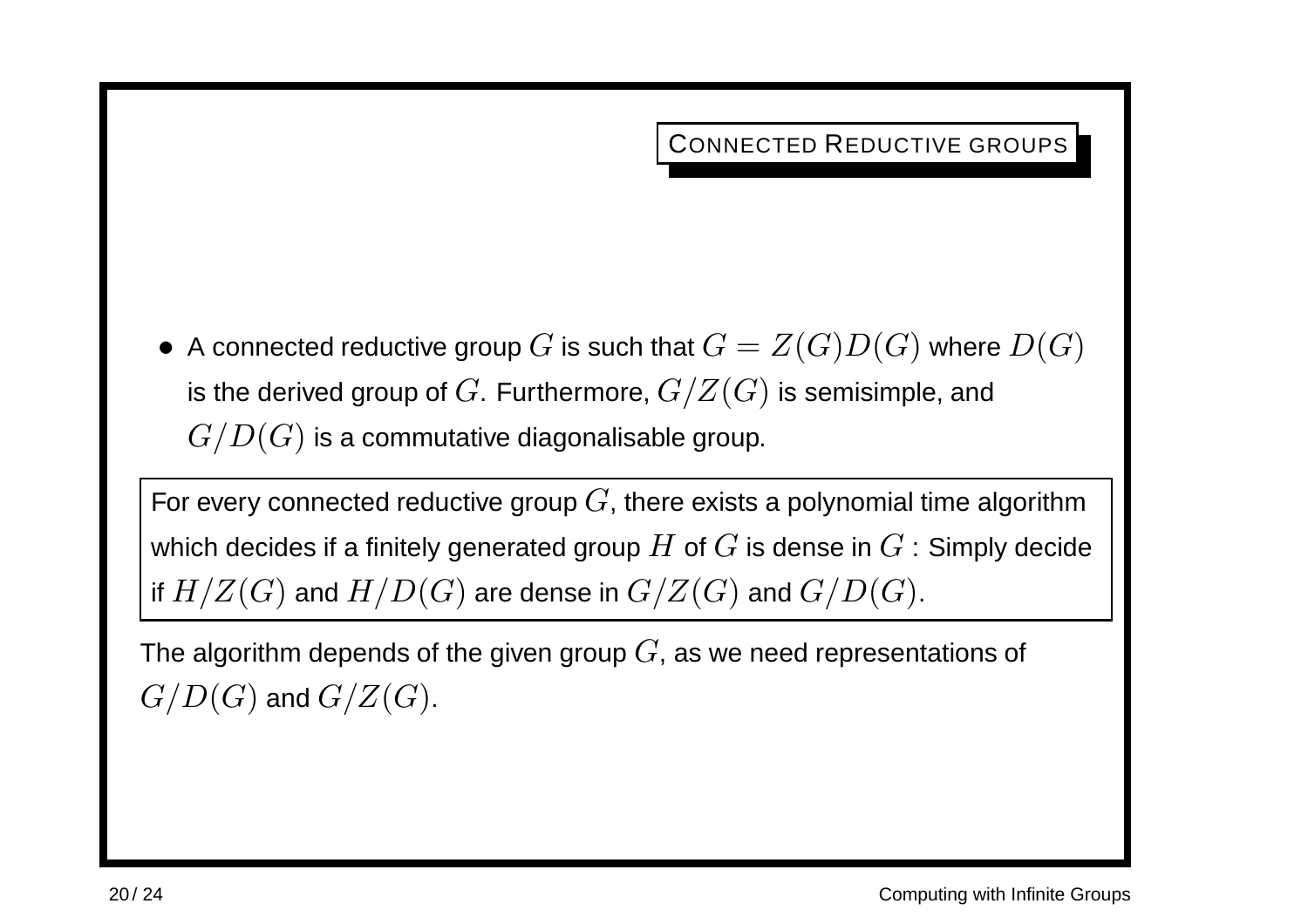NON-CONNECTED REDUCTIVE GROUPS

- Denote by  $G$  a non-connected group and by  $G^0$  the connected component containing the identity matrix. Choose for each connected component <sup>a</sup> matrix  $Y_i$ .
- Let H be the group generated by the matrices  $X_i$ . Choose for each connected component of G a matrix  $Y_i \in H$ . If no such matrix exists, then  $H$  is not dense in  $G$ .

 $H \cap G^0$  is generated by the matrices  $Y_i X_j Y_k^{-1}$  that belong to  $G^0$ . (Schreier's Theorem)

• Computing the matrices  $Y_j$  is easy as  $G/G^0$  is finite. Deciding if  $H$  is dense is then equivalent to decide  $H \cap G^0$  is dense.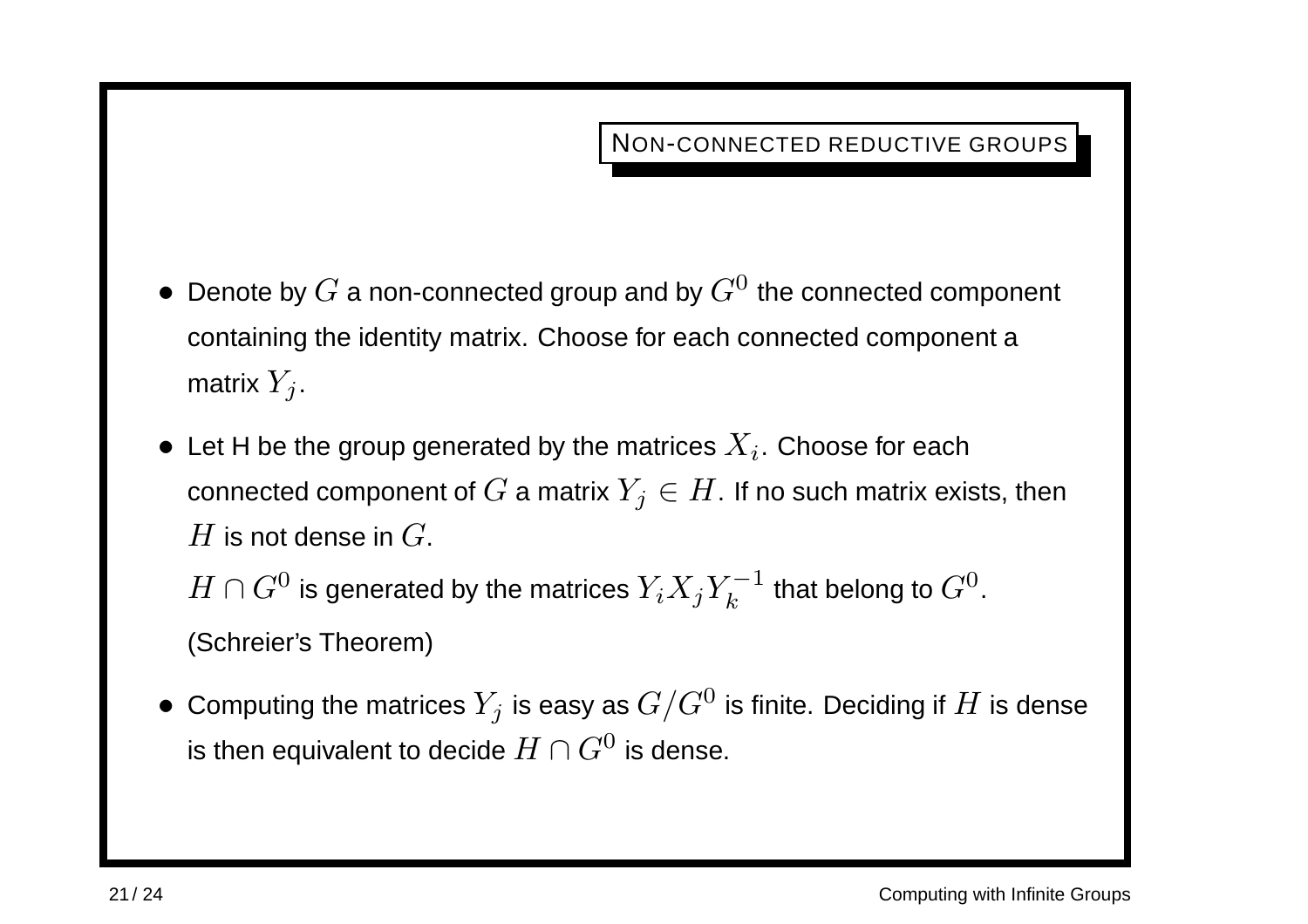For every reductive group  $G$ , there exists a polynomial time algorithm which decides if a finitely generated group  $H$  of  $G$  is dense in  $G$ . The algorithm depends of the given group  $G$ ;

Compact groups are reductive :

For every compact group  $G$ , there exists a polynomial time algorithm which decides if a finitely generated group  $H$  of  $G$  is dense in  $G$ . The algorithm depends of the given group  $G$ .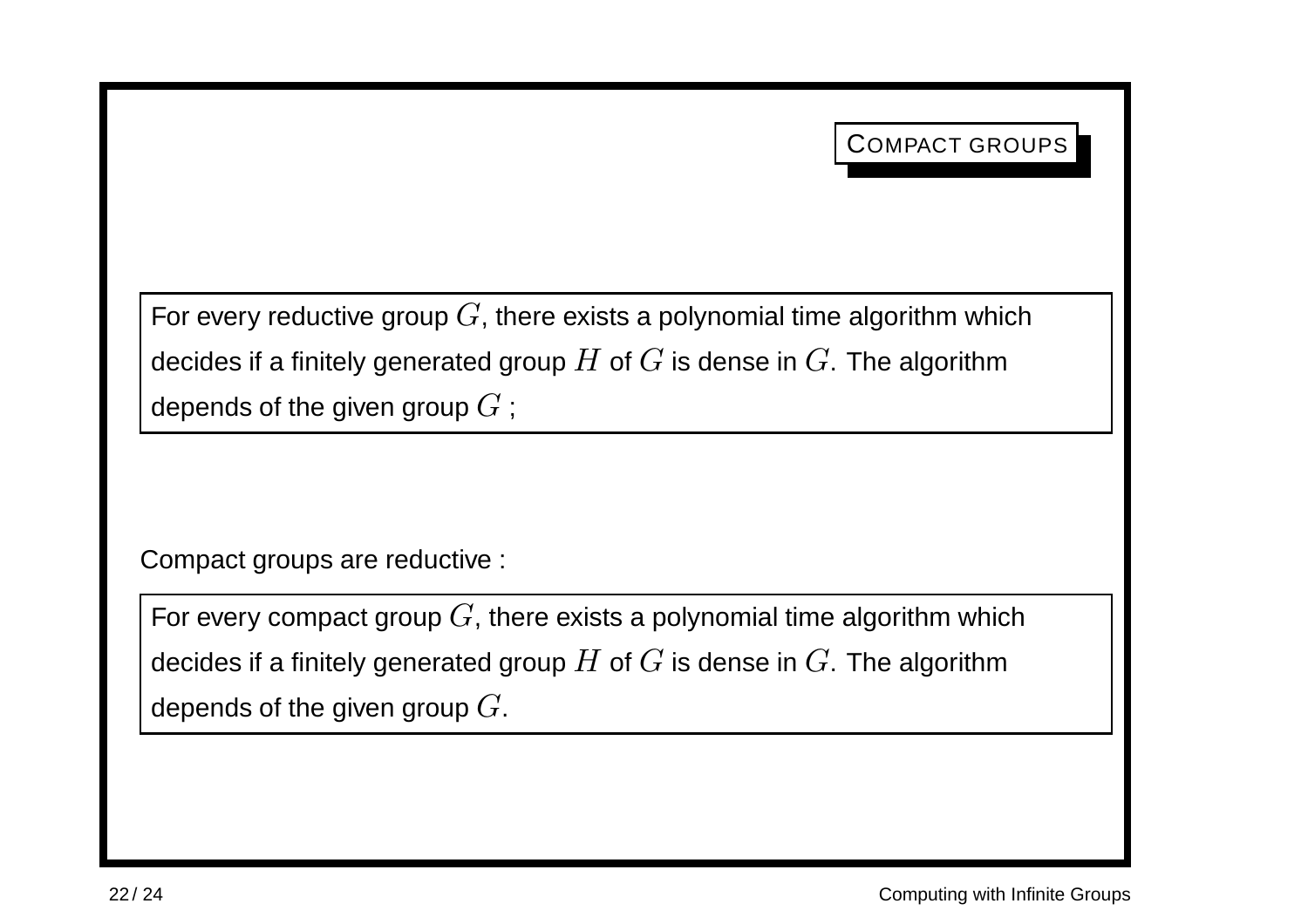- For any  $n$ , there exists a polynomial time algorithm which decides if a set of gates over  $n$  qubits is complete : Consider it as a problem about compact groups and solve it using the previous algorithm;
- We only need to use the previous algorithms for simple groups;
- We may even get a better result : there exists a polynomial time algorithm which decides if a set of gates over  $n$  qubits is complete.
- Note : The algorithm is polynomial on the size of the input, which is exponential in  $n$ .